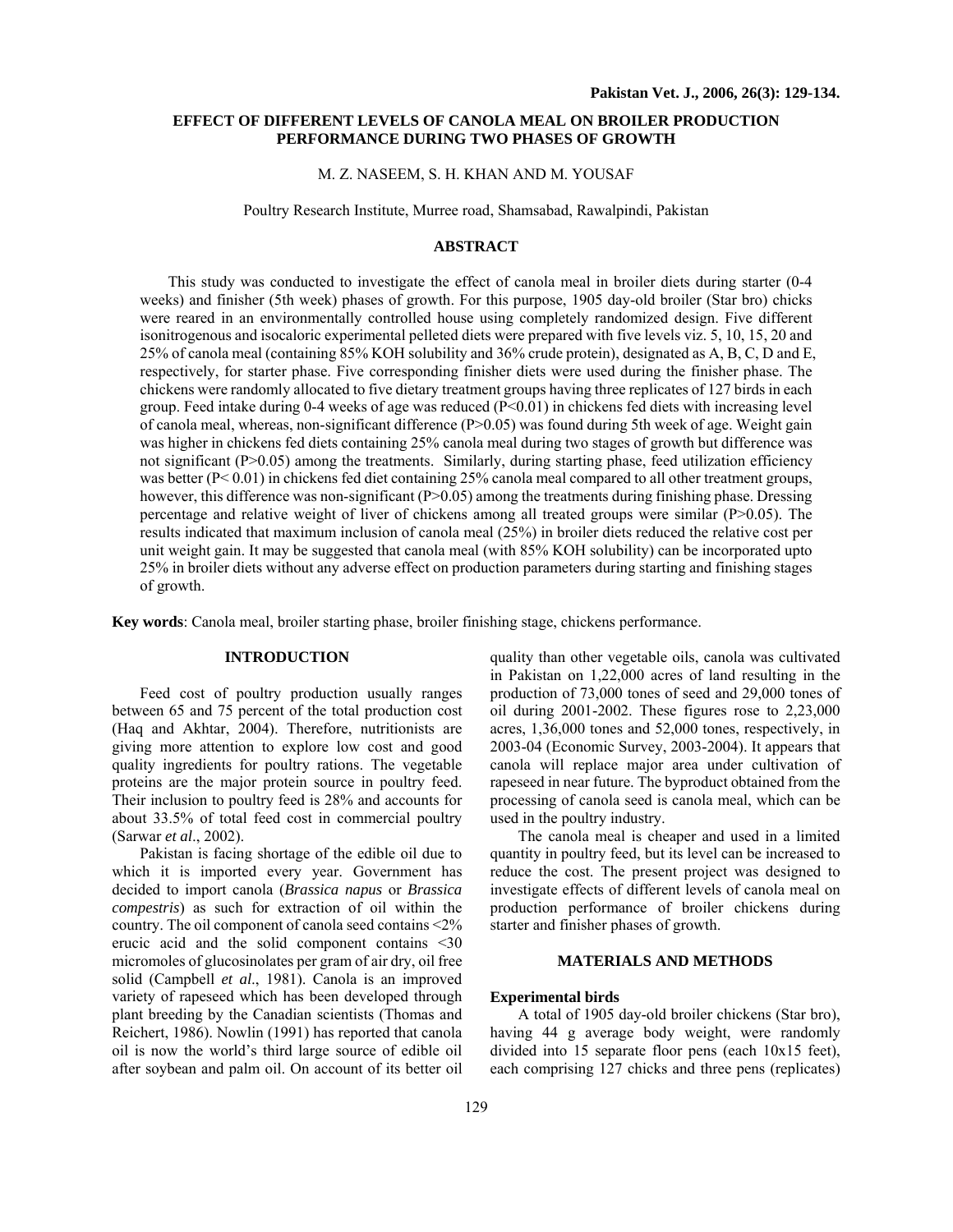per treatment group following completely randomized design. The experimental house was thoroughly cleaned and disinfected before the arrival of chicks. Experimental chickens were maintained under standard managemental conditions for 35 days in an environmentally controlled poultry house. The brooder temperature was maintained at about 95°F upto 7 days of age and gradually decreased to  $75^{\circ}$ F by  $21^{\text{st}}$  day of age, after which the chickens were kept at room temperature.

The experimental chicks were fed broiler starter from day-old to four weeks and broiler finisher rations in the fifth week *ad libitum.* The birds had free access to feed and clean drinking water. All the chicks were vaccinated against Newcastle disease, hydro-pericardium syndrome and infectious bursal disease.

### **Experimental diets**

Five isonitrogenous and isocaloric broiler starter and finisher diets in the form of crumbs and pellets were prepared (NRC, 1994). Canola meal and all other ingredients were purchased from the local market after analyzing each consignment randomly at the Feed Testing Laboratory of Islamabad Mills, Islamabad. Five different levels of canola oil meal (containing crude protein 36% with 85% KOH solubility ) viz. 5, 10, 15, 20 and 25% were used in both the broiler starter and finisher diets (Tables 1 and 2) fed to experimental groups

A, B, C, D and E, respectively. Each diet was analyzed as described by AOAC (2000) for proximate composition, minerals and aflatoxin at the Feed Testing Laboratory of Islamabad Feed Mills (Table 3). All analyses and determinations were done in triplicate. Experiment lasted for 35 days in May and June, 2005.

# **Parameters measured**

 Body weight gain and feed intake per pen were recorded at weekly intervals. The efficiency of feed utilization was calculated as feed intake per unit body weight gain. Daily mortality and etiology of the dead birds, if any, was recorded after conducting the post-mortem examination. At the termination of the experiment, three birds from each replicate were randomly selected, slaughtered and eviscerated to record carcass and liver weights. Liver weights were expressed in terms of relative weight (liver weight/kg pre-slaughter weight). Carcass weight was recorded after removing skin, head, feathers, lungs, feet and gastro-intestinal tract. Economic analysis of live weight gain of broiler chicks was calculated by deducting net expenditure cost of chicks from the gross income of the live weight gain.

#### **Statistical analysis**

The data obtained through this experiment were analyzed by using analysis of variance technique

|                      | Diets* |       |             |       |       |  |  |
|----------------------|--------|-------|-------------|-------|-------|--|--|
| <b>Ingredients</b>   | A      | B     | $\mathbf C$ | D     | E     |  |  |
| Corn                 | 19.99  | 20.03 | 20.00       | 20.00 | 19.99 |  |  |
| Rice broken          | 10.00  | 10.22 | 16.00       | 16.00 | 16.00 |  |  |
| Sorghum              | 5.00   | 5.01  | 5.00        | 5.00  | 5.00  |  |  |
| Wheat                | 19.99  | 20.03 | 13.20       | 13.30 | 11.20 |  |  |
| Rice polishing       | 7.00   | 7.01  | 7.00        | 7.00  | 7.00  |  |  |
| Wheat bran           | 2.30   | 0.30  | 0.00        | 0.00  | 0.00  |  |  |
| Corn gluten meal 60% | 1.00   | 1.00  | 1.00        | 1.00  | 1.00  |  |  |
| Corn gluten meal 30% | 0.50   | 0.50  | 0.50        | 0.50  | 0.50  |  |  |
| Canola meal          | 5.00   | 10.00 | 15.00       | 20.00 | 24.99 |  |  |
| Sunflower meal       | 4.00   | 4.01  | 2.90        | 0.30  | 0.00  |  |  |
| Guar meal            | 4.00   | 4.01  | 2.60        | 0.20  | 0.00  |  |  |
| Soybean meal         | 12.30  | 9.02  | 8.00        | 8.00  | 5.10  |  |  |
| Fish meal            | 4.00   | 4.01  | 4.00        | 4.00  | 4.00  |  |  |
| Molasses             | 2.00   | 2.00  | 2.00        | 2.00  | 2.00  |  |  |
| Marble chips         | 1.10   | 1.00  | 1.00        | 0.90  | 0.90  |  |  |
| Di-calcium phosphate | 0.87   | 0.88  | 0.91        | 0.94  | 0.94  |  |  |
| L-Lysine             | 0.17   | 0.17  | 0.14        | 0.10  | 0.10  |  |  |
| DL-Methionine        | 0.10   | 0.09  | 0.08        | 0.07  | 0.06  |  |  |
| Oil                  | 0.00   | 0.00  | 0.00        | 0.00  | 0.54  |  |  |
| Salt                 | 0.11   | 0.11  | 0.11        | 0.11  | 0.11  |  |  |
| Sodium bicarbonate   | 0.08   | 0.08  | 0.08        | 0.08  | 0.08  |  |  |
| Premix               | 0.50   | 0.50  | 0.50        | 0.50  | 0.50  |  |  |

**Table 1: Composition (%) of broiler starter diets with different levels of canola meal** 

\*A: 5% Canola meal (CM); B: 10% CM; C: 15% CM; D: 20% CM; E: 25% CM.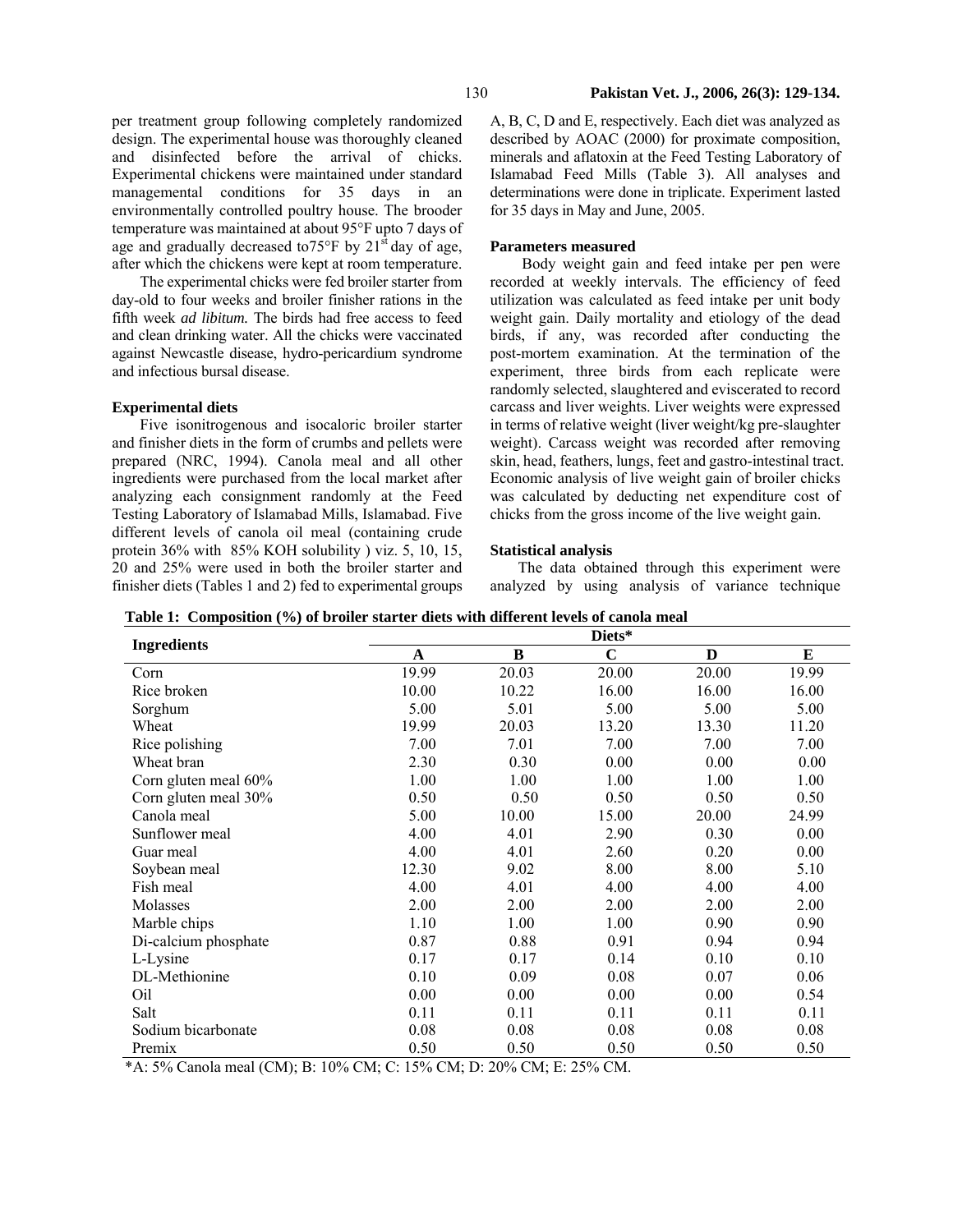| I | v |  |
|---|---|--|
|   |   |  |
|   |   |  |

131 **Pakistan Vet. J., 2006, 26(3): 129-134.** 

| <b>Ingredients</b>   |       |       | Diets*      |       |       |
|----------------------|-------|-------|-------------|-------|-------|
|                      | A     | B     | $\mathbf C$ | D     | E     |
| Corn                 | 24.02 | 23.99 | 23.97       | 24.02 | 24.00 |
| Rice broken          | 14.01 | 14.20 | 14.88       | 18.12 | 17.50 |
| Wheat                | 15.01 | 14.99 | 14.98       | 15.01 | 15.00 |
| Rice polishing       | 12.01 | 12.00 | 11.19       | 6.21  | 5.00  |
| Wheat bran           | 1.70  | 0.00  | 0.00        | 0.00  | 0.00  |
| Corn gluten meal 60% | 0.70  | 0.70  | 0.70        | 0.30  | 0.20  |
| Corn gluten meal 30% | 0.50  | 0.50  | 0.50        | 0.50  | 0.00  |
| Canola meal          | 5.00  | 10.00 | 14.98       | 20.02 | 24.99 |
| Sunflower meal       | 3.00  | 2.70  | 0.00        | 0.00  | 0.00  |
| Guar meal            | 3.00  | 3.00  | 2.90        | 0.00  | 0.00  |
| Soybean meal         | 13.01 | 9.90  | 7.99        | 8.01  | 5.00  |
| Fish meal            | 3.00  | 3.00  | 3.00        | 3.00  | 3.00  |
| Molasses             | 2.00  | 2.00  | 2.00        | 2.00  | 2.00  |
| Marble chips         | 0.90  | 0.90  | 0.80        | 0.70  | 0.70  |
| Di-calcium phosphate | 0.80  | 0.81  | 0.83        | 0.85  | 0.84  |
| Bone meal            | 0.50  | 0.50  | 0.50        | 0.50  | 0.50  |
| L-Lysine             | 0.07  | 0.07  | 0.06        | 0.02  | 0.02  |
| DL-Methionine        | 0.09  | 0.08  | 0.08        | 0.07  | 0.06  |
| Oil                  | 0.00  | 0.00  | 0.00        | 0.00  | 0.48  |
| Salt                 | 0.11  | 0.11  | 0.11        | 0.11  | 0.11  |
| Sodium bicarbonate   | 0.06  | 0.06  | 0.05        | 0.06  | 0.08  |
| Premix               | 0.50  | 0.50  | 0.50        | 0.50  | 0.50  |

**Table 2: Composition (%) of broiler finisher diets with different levels of canola meal** 

\*A: 5% Canola meal (CM); B: 10% CM; C: 15% CM; D: 20% CM; E: 25% CM.

(Snedecor and Cochran, 1980) under completely randomized design. Least significant difference test was applied for multiple mean comparisons.

## **RESULTS AND DISCUSSION**

 During the starting and finishing periods of growth, the chickens fed diet containing 25% canola meal gained maximum weight compared to other diets (Table 4). However, the difference was non significant among the treatments. These results are supported by the findings of Lee *et al*. (1991) and Idrees (1998), who reported that canola meal can be used from 15 to 25% without any adverse effect on growth of broiler chickens. However, Arena and Penz (1990) and Franzon *et al*. (1998) reported that weight gain in broiler chickens was reduced with higher concentrations of canola meal (30 to 40%) due to effects of growth inhibiting factor i.e. glucosinolates ( $>$ 30  $\mu$ mol/g). In the present study, canola meal contained <30 µmol/glucosinolate due to its better processing techniques.

During the first four weeks of growth, the broiler chickens consumed less (P<0.01) diet containing 25% canola meal than other diets (Table 4), however, during finishing period of growth, the difference was not significant (P>0.05) among treatments. Nassar and Arscot (1986) and Franzon *et al*. (1998) reported that

broilers chicken consumed less diet from 0 to 21 days and from 36 to 40 days when higher level (up to 40%) of canola meal was used in the diets. However, no reduction in feed intake was observed when canola meal was used upto 15% (Leeson *et al*., 1987). The exact reason of decrease in feed intake is not known but it may be due to its high fibre content.

Broiler chickens fed diet containing 25% canola meal showed better (P<0.01) feed conversion ratio (FCR) values compared to other diets during starting phase of growth (Table 4). However, the difference was non significant  $(P>0.05)$  among the diets during finishing phase. The broilers fed diet with 5% canola meal had lowest (P<0.01) FCR compared to other diets during starting phase of growth (Table 4). However, this difference was non significant (P>0.05) during the  $5<sup>th</sup>$ week of trial. Franzon *et al*. (1998) reported that layer chickens fed diet containing canola meal had better FCR values with increasing canola meal level (20 to 40%) in diets. It might be due to better protein quality (increased availability of proteins due to 85% KOH solubility) of canola meal that was superior to other vegetable meals.

Dressing percentage and relative weights of liver in chickens of five groups are presented in Table 5. Apparently better dressing percentage and relative weight of liver was found in chickens fed diet supplemented with 25% canola meal compared to those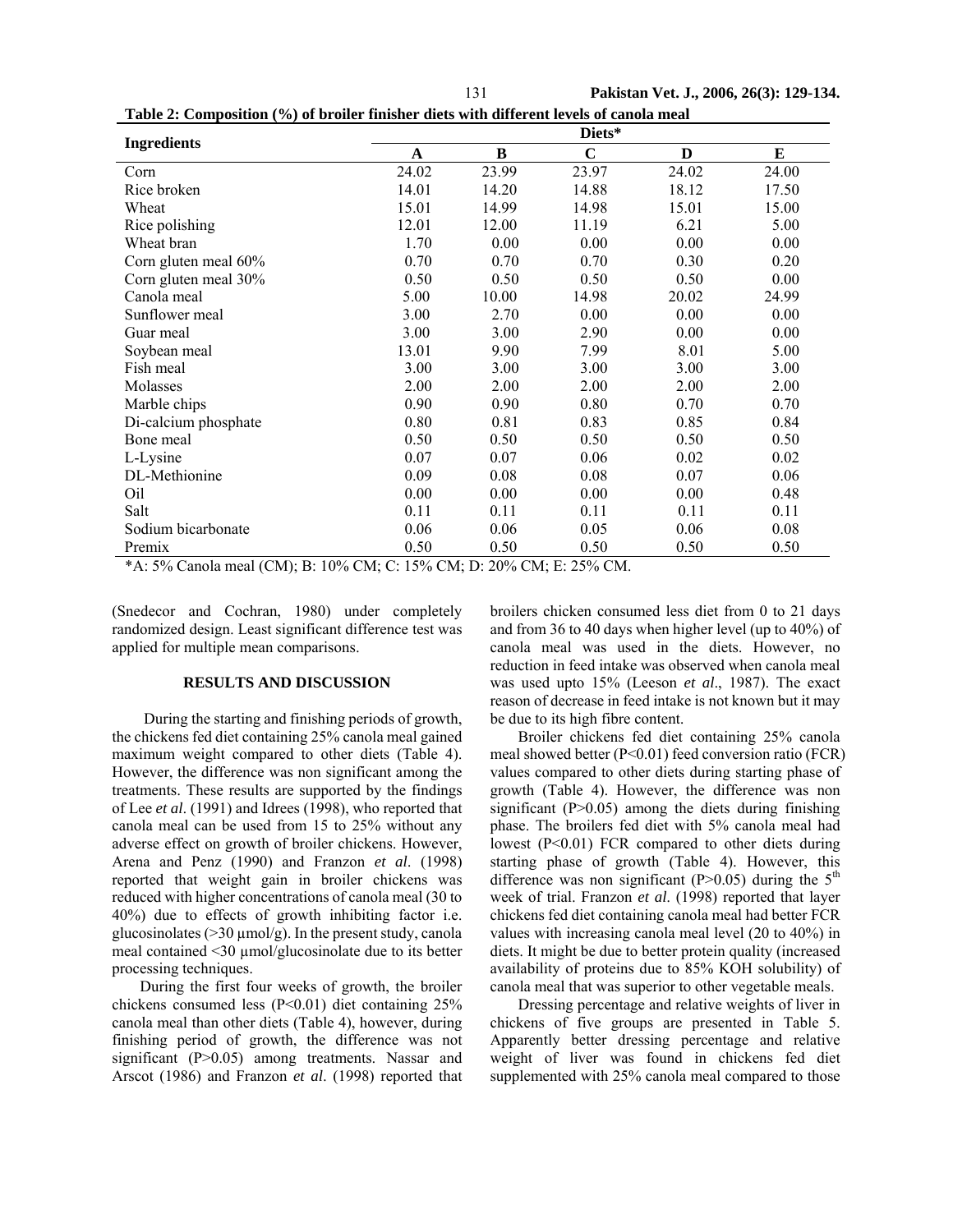| <b>Ingredients</b>      | Diets* |          |             |       |          |  |  |
|-------------------------|--------|----------|-------------|-------|----------|--|--|
|                         | A      | $\bf{B}$ | $\mathbf C$ | D     | $\bf{E}$ |  |  |
| <b>Broiler starter</b>  |        |          |             |       |          |  |  |
| Dry matter              | 90.35  | 90.45    | 89.85       | 90.15 | 90.00    |  |  |
| Crude protein           | 20.02  | 20.56    | 19.91       | 20.34 | 20.56    |  |  |
| Crude fat               | 4.00   | 4.33     | 3.66        | 3.00  | 3.66     |  |  |
| Crude fibre             | 5.50   | 5.50     | 5.50        | 4.00  | 4.50     |  |  |
| Nitrogen free extract   | 64.18  | 63.31    | 64.53       | 66.86 | 64.68    |  |  |
| Ash                     | 6.30   | 6.30     | 6.40        | 5.80  | 6.60     |  |  |
| Salt (inorganic)        | 0.33   | 0.28     | 0.30        | 0.30  | 0.30     |  |  |
| Calcium                 | 1.10   | 1.05     | 0.90        | 0.90  | 0.95     |  |  |
| Phosphorus (total).     | 0.63   | 0.64     | 0.59        | 0.61  | 0.68     |  |  |
| Aflatoxin $(B_1 + B_2)$ | 14.00  | 14.00    | 14.00       | 14.00 | 14.00    |  |  |
| <b>Broiler finisher</b> |        |          |             |       |          |  |  |
| Dry matter              | 88.60  | 88.75    | 87.15       | 87.60 | 87.40    |  |  |
| Crude protein           | 18.81  | 19.25    | 19.25       | 18.81 | 19.47    |  |  |
| Crude fat               | 4.66   | 4.66     | 4.66        | 3.33  | 4.33     |  |  |
| Crude fiber             | 5.00   | 5.00     | 5.00        | 4.50  | 5.00     |  |  |
| Nitrogen free extract   | 65.59  | 69.06    | 66.94       | 64.41 | 67.17    |  |  |
| Ash                     | 5.66   | 6.00     | 5.66        | 5.66  | 5.66     |  |  |
| Salt (inorganic)        | 0.27   | 0.24     | 0.27        | 0.27  | 0.30     |  |  |
| Calcium                 | 0.90   | 1.00     | 1.00        | 0.95  | 0.90     |  |  |
| Phosphorus (total)      | 0.74   | 0.75     | 0.67        | 0.67  | 0.70     |  |  |
| Aflatoxin $(B_1 + B_2)$ | 25.00  | 25.00    | 25.00       | 25.00 | 25.00    |  |  |

**Table 3: Percent nutrient composition and aflatoxin (ppb) of broiler diets with different levels of canola meal** 

\*A: 5% Canola meal (CM); B: 10% CM; C: 15% CM; D: 20% CM; E: 25% CM.

| Diets* | Weight gain $(g)$ |          | Feed intake $(g)$       |          | <b>FCR</b>          |          |
|--------|-------------------|----------|-------------------------|----------|---------------------|----------|
|        | $0-28d$           | $29-35d$ | $0-28d$                 | $29-35d$ | $0-28d$             | $29-35d$ |
| А      | 1288.27           | 426.33   | $2258.63^{\circ}$       | 913.64   | $1.72^{\circ}$      | 2.13     |
| B      | 1308.74           | 431.29   | $2244.66$ <sup>cd</sup> | 891.56   | 1.71 <sup>c</sup>   | 2.13     |
|        | 1310.44           | 441.44   | $2179.39^{bc}$          | 895.16   | $1.68^{bc}$         | 2.01     |
| D      | 1313.86           | 446.44   | $2168.31^{b}$           | 894.92   | $1.67^{\mathrm{b}}$ | 1.99     |
| E      | 1314.57           | 475.43   | 2086.19 <sup>a</sup>    | 878.43   | 1.59 <sup>a</sup>   | 1.91     |

\*A: 5% Canola meal (CM); B: 10% CM; C: 15% CM; D: 20% CM; E: 25% CM.

Means with different letters within a column differ significantly ( $P \le 0.01$ ).

fed diets containing 5, 10, 15 and 20% canola meal (Table 5), however, the difference were non significant (P>0.05). These findings are supported by those of Kinal and Kroliczck (1983), who reported that dressing %age was better at higher level of canola meal (30%) in a broiler diet due to its high digestibility value than rapeseed meal.

Total chicken mortality during starter phase was 1, 3, 4, 5 and 6%, while during finisher phase it was 0, 1, 2, 2 and 3% for diets A, B, C, D and E, respectively. Comparatively higher mortality was observed in chicken fed diet with 25% canola meal compared to other diets. This was consistent with the observations of Campbell

and Slominski (1999) with 25% canola meal. Mortalities were recorded due to ascites because of rapid growth, high feed efficiency and large pectoral muscle mass, all require high oxygen level. Modern chicken has a small lung volume:body weight ratio, causing an inability of the respiratory system to respond to the broilers elevated oxygen needs, which can lead to hypoxia and respiratory acidosis (Kiiskimen, 1985). Acidosis affects cellular membrane integrity and reduces free radical elimination, transude leakage of blood vessels that leads to accumulation in the abdominal cavity; hence the ascites develops (Proudfoot and Hulan, 1987).

Finally, the economics of high level (25%) of canola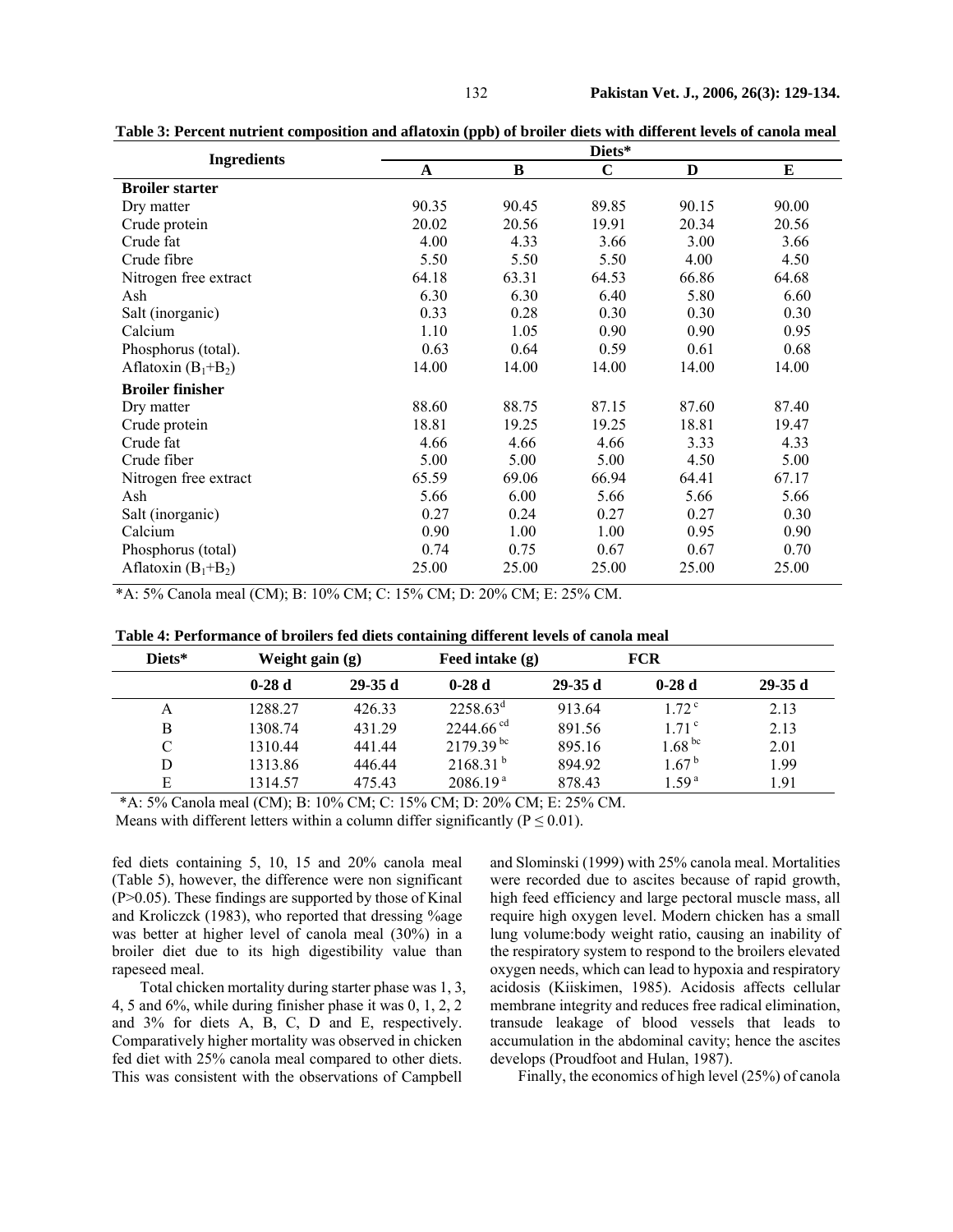**Table 5: Percent dressed carcass weights and relative weights of liver of broiler chickens fed canola meals** 

| <b>Parameters</b>               | Diets* |       |       |       |       |  |  |
|---------------------------------|--------|-------|-------|-------|-------|--|--|
|                                 |        | B     | C     | D     | E     |  |  |
| Dressing<br>percentage          | 58.15  | 58.47 | 59.44 | 59.78 | 62.11 |  |  |
| Relative<br>weights<br>of liver | 18.60  | 18.86 | 21.05 | 21.85 | 22.15 |  |  |

\*A: 5% Canola meal (CM); B: 10% CM; C: 15% CM; D: 20% CM; E: 25% CM.

meal diet was more encouraging, as it generated more profit than that of low level of canola meal diets. The results revealed that per bird total return on sale was Rs. 76.29, 76.38 , 76.78, 77.00 and 78.62 at total expenditure of Rs. 61.39, 60.99, 60.19, 60.12 and 59.29 for groups A, B, C, D and E, respectively (Table 6). The net per bird income was Rs. 14.90, 15.39, 16.59, 16.88 and 19.33 for groups A, B, C, D and E, respectively. Economic data clearly indicated that high level of canola meal (25%) was more feasible and economical to obtain maximum profitability from broiler production. Low prices of canola meal and better feed efficiency with increasing level of canola meal are two major factors which resulted in decreased cost of production.

The findings of this experiment suggested that canola meal (with 85% KOH solubility) can be incorporated upto 25% in broiler starter and finisher diets without any adverse effect on production parameters. For optimizing the profits from feeding of canola meal, it may be used to higher level in the diets of commercial broiler chicks.

# **REFERENCES**

AOAC, 2000. Official Methods of Analytical Chemist.  $16<sup>th</sup>$  Ed. Arlington, USA.

- Arena, S. and A. M. Penz, 1990. Estimation of the nutritional quality of rapeseed meal. 2. Metabolizable energy of rapeseed meal for broilers, 21 or 42 days old and performance of broilers fed on diets with increasing amounts of rapeseed meal. Poult. Abst., 16(5): 1108.
- Campbell, L. D., B. O. Eggum and S. Jacobesen, 1981. Biological value, amino acid availability and true metabolizable energy of low gluconsinolate rapeseed meal (canola) determined with rats and/or roosters. Nutr. Reports Intern., 24(4): 791-797.
- Campbell, L. D. and B. A. Slominski, 1999. Low glucosinolate canola in laying hen diet. Report to Canola Council of Canada. Canola Meal Feed Industry Guide. Canola Council Publications, Canada, pp: 1-9.
- Economic Survey, 2003-2004. Government of Pakistan, Finance Division, Economic Advisory Wing, Islamabad, Pakistan.
- Franzon, E. E., F. Siewerdi, F. Ruiz, P. A. R. De- Brum and P. C. Gomes, 1998. Performance of broilers fed different levels of canola meal. Ciencia Rural, 28(4): 638-641 (Poult. Abst., 27: 2483, 1998).
- Haq, A. and M. Akhtar, 2004. Poultry Farming. Higher Education Commission, Islamabad, Pakistan.
- Idrees. Z., 1998. Effect of different levels of canola meal in diet of broilers as a subsitute of soybean meal. MSc Thesis, Univ. Agri., Faisalabad, Pakistan.
- Kinal, S. and A. Kroliczck, 1983. Chemical composition of seeds of new cultivars of rapeseed. Nutr. Abst. Rev., 53: 315-316.
- Kiiskinen, N. T., 1985. The effect of diet supplementation with reagent rapeseed meal on performance of broiler chicks. Nutr. Abst. Rev., 55(1): 42.
- Lee, K. H., M. Olomu and J. S. Sim, 1991. Live performance, carcass yield, protein and energy retention of broiler chickens fed canola and flax full-fat seeds and the restored mixtures of meal and

| <b>Parameters</b>                          | Diets*  |         |         |         |         |  |  |
|--------------------------------------------|---------|---------|---------|---------|---------|--|--|
|                                            | A       | B       |         | D       | E       |  |  |
| Chick cost $(Rs.)$                         | 12.00   | 12.00   | 12.00   | 12.00   | 12.00   |  |  |
| Feed intake (g/bird)                       | 3172.27 | 3136.22 | 3063.46 | 3057.82 | 2981.11 |  |  |
| Cost of feed consumed (Rs./bird)           | 34.89   | 34.49   | 33.69   | 33.62   | 32.79   |  |  |
| Others (vaccine, medicine, elec.etc.)      | 14.50   | 14.50   | 14.50   | 14.50   | 14.50   |  |  |
| Total cost (Rs.)                           | 61.39   | 60.99   | 60.19   | 60.12   | 59.29   |  |  |
| Average live weight after 35 days $(g)$    | 1734.70 | 1736.76 | 1745.15 | 1750.18 | 1787.94 |  |  |
| Return on sale $\omega$ Rs.44 per Kg (Rs.) | 76.29   | 76.38   | 76.78   | 77.00   | 78.62   |  |  |
| Per bird net profit (Rs.)                  | 14.9    | 15.39   | 16.59   | 16.88   | 19.33   |  |  |

**Table 6: Economic analysis of broiler fed on experimental diets (0-5 weeks)** 

\*A: 5%CM, B: 10%CM, C: 15% CM, D: 20%CM and E: 25%CM

Cost of diets =Rs.11.0 /Kg